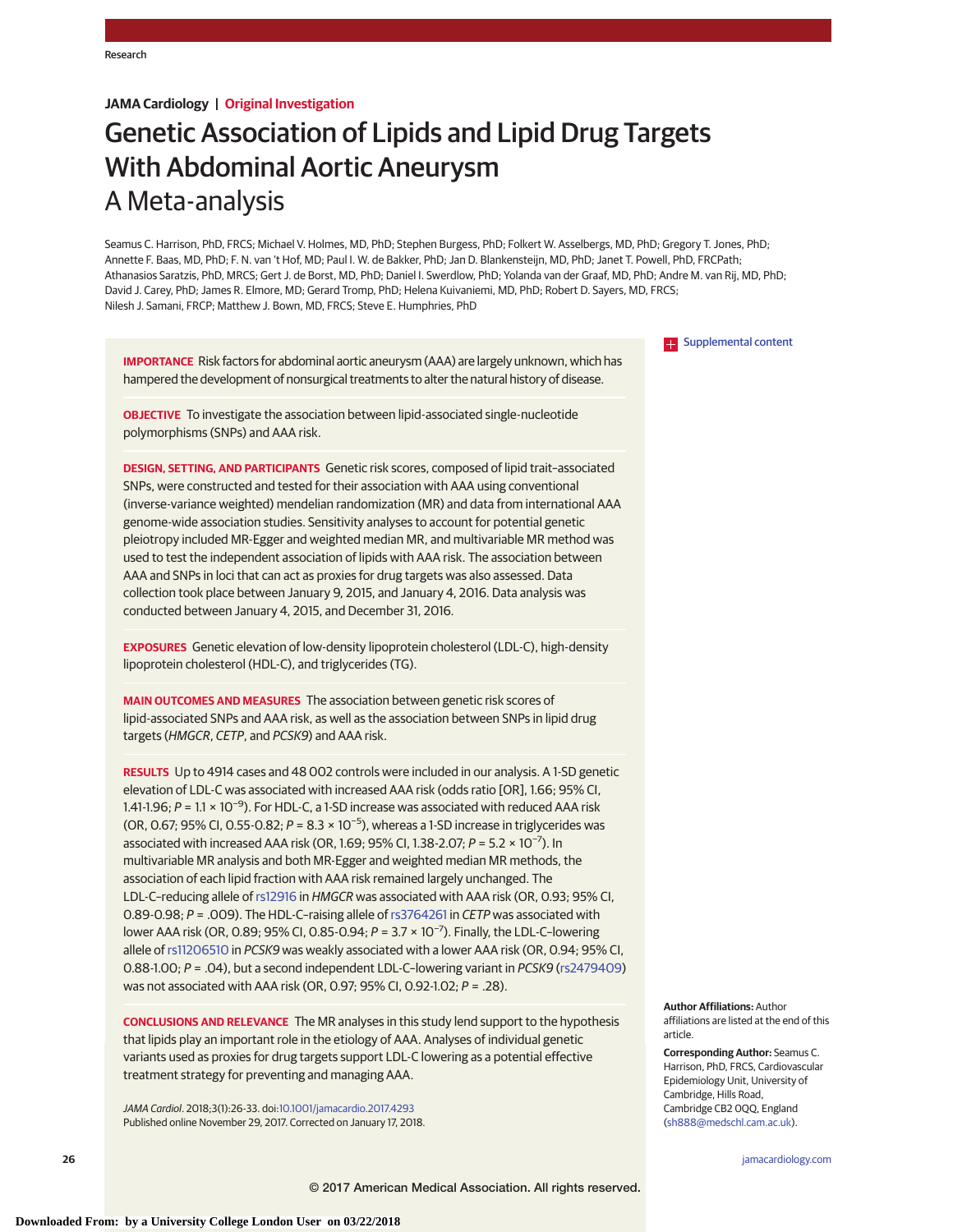Machinal aortic aneurysm (AAA) is an important car-<br>diovascular disease (CVD) resulting in approximately<br>4500 deaths from AAA rupture per year in the United<br>States 1 Approximately 45,000 operations are carried out each diovascular disease (CVD) resulting in approximately States.<sup>1</sup> Approximately 45 000 operations are carried out each year to prevent rupture, resulting in 1400 deaths.<sup>1</sup> Screening for AAA reduces the burden of rupture, $2$  and therefore many countries now offer such screening to at-risk groups.<sup>3,4</sup> The US Preventive Services Task Force recommends screening men aged 65 to 75 years with a history of smoking, and the American Heart Association guidelines suggest surgical repair is needed when the AAA reaches 5.5 cm in diameter.

Abdominal aortic aneurysm shares risk factors with occlusive atherosclerotic disease, but the magnitude and direction of this association is not always consistent. A growing body of evidence suggests considerable heterogeneity of risk factor associations among different forms of CVDs.<sup>5-7</sup> For example, the risk of smoking for AAA is at least 2-fold greater than that for coronary heart disease (CHD), $^7$  whereas type 2 diabetes appears to be protective for AAA but is a major risk factor for occlusive vascular disease.<sup>6</sup> This example suggests that AAA may have some distinct causal pathways, and understanding these pathways is important for setting public health policies aimed at reducing the risk posed by AAA and its complications.

Genome-wide association studies (GWASs) of AAA have identified robust associations of loci that have previously been found for CHD (9p21),<sup>8</sup> DAB2IP (Entrez Gene [153090\)](https://www.ncbi.nlm.nih.gov/gene/153090),<sup>9</sup> LDLR (Entrez Gene [3949\)](https://www.ncbi.nlm.nih.gov/gene/3949),<sup>10</sup> SORT1 (Entrez Gene [6272\)](https://www.ncbi.nlm.nih.gov/gene/6272),<sup>11</sup> and *IL6R* (Entrez Gene [3570\)](https://www.ncbi.nlm.nih.gov/gene/3570) <sup>12</sup> as well as a number of variants that do not appear to be associatedwith other CVDs (*LRP1* [Entrez Gene [4035\]](https://www.ncbi.nlm.nih.gov/gene/4035),13*SMYD2* [Entrez Gene [56960\]](https://www.ncbi.nlm.nih.gov/gene/56960),*ERG* [Entrez Gene [2078\]](https://www.ncbi.nlm.nih.gov/gene/2078), *MMP9* [Entrez Gene [4318\]](https://www.ncbi.nlm.nih.gov/gene/4318), and *LINC00540* [Entrez Gene [100506622\]](https://www.ncbi.nlm.nih.gov/gene/100506622)<sup>14</sup>). Again, these findings lend support to the hypothesis that AAA and CHD have overlapping pathophysiology, but the association with AAA and not with other CVDs suggests that discrete etiological pathways may well exist between these vascular diseases.

The role of low-density lipoprotein cholesterol (LDL-C) levels in CHD is well defined, and LDL-C lowering therapies are of clear benefit in reducing CHD risk.15 Genetic studies appear to support a causal role for hypertriglyceridemia in CHD,<sup>16-18</sup> but genetic and clinical studies have cast doubt on the status of highdensity lipoprotein cholesterol (HDL-C) as a causal factor in CHD.16,18-21 In AAA, meta-analyses of observational studies do show a consistent inverse association of HDL-C with AAA risk, but the association with LDL-C is less clear.<sup>22,23</sup> It is important, however, to recognize that the studies included in these metaanalyseswere small case-control studies,many ofwhich did not adjust for statin use. There is a paucity of any data reporting an association between triglycerides (TG) and AAA risk or progression. From a clinical point of view, it is important to understand the role of lipids in AAA, especially considering the excess cardiovascular risks in patients with AAA24 and the recent publications showing low prevalence of lowering levels of LDL-C in patients with AAA.25,26 Previous genetic association studies have pointed to a potential role of lipids in AAA pathology,<sup>10,11,27</sup> but this current study uses a larger panel of single-nucleotide polymorphisms (SNPs), a considerably larger sample, and more advanced methods.

#### **Key Points**

**Question** What is the association between genetically elevated lipid levels and the risk for abdominal aortic aneurysm?

**Findings** In this meta-analysis of up to 4914 cases and 48 002 controls in 5 genome-wide association studies, genetic elevation of low-density lipoprotein cholesterol and triglyceride levels were associated with an elevated risk of abdominal aortic aneurysm and high-density lipoprotein cholesterol level was associated with a lower risk of abdominal aortic aneurysm.

**Meaning** Patients with abdominal aortic aneurysm have a high burden of genetically determined dyslipidemia; targeting lipids in this high-risk group may improve longer-term outcomes.

Mendelian randomization (MR) is an approach that uses the unique properties of genotype to investigate causal associations.28 Specifically, genotype is randomly allocated at conception (owing to Mendel's second law, a feature that is exploited to minimize confounding) and is not affected by reverse causation. Although MR has traditionally been used to explore causal associations between circulating biomarkers and disease phenotypes, it has an extension that uses genotype to validate drug targets. In this approach, variants in genes encoding potential drug targets are used as instruments to explore the utility of targeting this pathway in specific disease states.<sup>29,30</sup> A major challenge in MR studies of complex traits such as lipid fractions is genetic pleiotropy, whereby SNPs influence circulating concentrations of multiple lipid fractions. This so-called pleiotropy may reflect an association of an SNP (or multiple SNPs in combination) with multiple discrete pathways that may have differing associations with AAA, leading to a potentially biased estimate from MR. Recent developments in the technique, such as multivariable MR,<sup>16</sup> weighted median MR,<sup>31</sup> and MR-Egger,<sup>32</sup> have been used to address these issues, but pleiotropy still poses a challenge.

In this study, conventional inverse-variance weighted MR, multivariable MR, weighted median MR, and MR-Egger approaches were used to investigate the role of lipids in the etiology of AAA.

# **Methods**

From January 9, 2015, to December 21, 2016, we investigated the association of genetic risk scores (GRS) for lipid traits with AAA reported in up to 4914 cases and 48 002 controls across 5 international AAA GWASs<sup>14</sup> that took place in the United Kingdom and Australia,<sup>13,14</sup> New Zealand,<sup>13,14</sup> the United States,<sup>14</sup> the Netherlands, and Iceland.<sup>9</sup> The GRS were composed of SNPs that are robustly associated with serum lipids in the Global Lipids Genetics Consortium meta-GWAS of circulating lipid levels.<sup>33</sup> Data collection for this study took place between January 9, 2015, and January 4, 2016. Data analysis was conducted between January 4, 2015, and December 31, 2016.

#### Study Populations

We used summary SNP-AAA association statistics from the 5 published GWASs of AAA. Detailed descriptions of these GWAS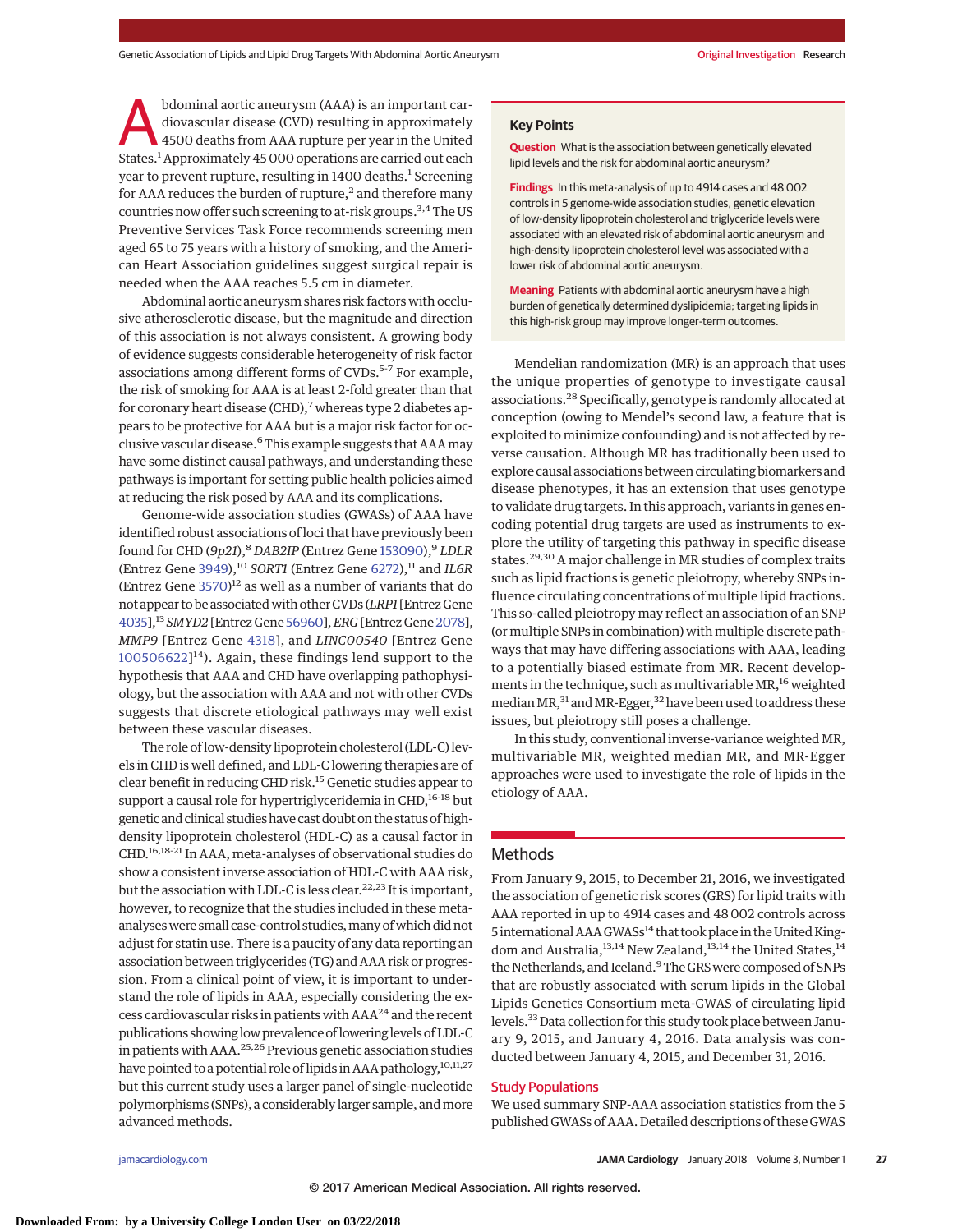#### Table. Summary of Abdominal Aortic Aneurysm Genome-Wide Association Studies

| <b>GWAS Data Set</b>                                            | Cases, No. | Controls, No. | <b>Notes</b>                                               |
|-----------------------------------------------------------------|------------|---------------|------------------------------------------------------------|
| Aneurysm Consortium (United Kingdom and Australia) <sup>a</sup> | 1866       | 5435          | WTCCC Common Control Group, nonscreened                    |
| Vascular Genetics Study (New Zealand) <sup>a</sup>              | 1005       | 996           | Screened AAA-negative controls (<2.5 cm); 80% AAA >5 cm    |
| GWAS (United States) <sup>a</sup>                               | 724        | 1870          | Cases identified in electronic health records, nonscreened |
| deCODE Genetics (Iceland) <sup>a</sup>                          | 479        | 36910         | Nonscreened population                                     |
| GWAS (the Netherlands) <sup>a</sup>                             | 840        | 2791          | Nonscreened population                                     |
| <b>SMART</b> <sup>b</sup>                                       | 631        | 6342          | AAA-negative controls with arterial disease <sup>c</sup>   |

Abbreviations: AAA, abdominal aortic aneurysm; GWAS, genome-wide association study; NA, not applicable; SMART, Secondary Manifestations of Arterial Diseases study; WTCCC, Wellcome Trust Case Control Consortium.

<sup>a</sup> This cohort was used in the mendelian randomization of lipids (genetic risk score) analysis.

analyses are provided in the eAppendix in the [Supplement](http://jama.jamanetwork.com/article.aspx?doi=10.1001/jamacardio.2017.4293&utm_campaign=articlePDF%26utm_medium=articlePDFlink%26utm_source=articlePDF%26utm_content=jamacardio.2017.4293) and previous publications.<sup>9,13,14</sup> We supplemented the study of single variants in genes encoding lipid drug targets with data derived from the Secondary Manifestations of Arterial Diseases (SMART) study. The Table includes the number of cases and controls in each study. Descriptions of study cohorts and demographic details are presented in the eAppendix in the [Supplement](http://jama.jamanetwork.com/article.aspx?doi=10.1001/jamacardio.2017.4293&utm_campaign=articlePDF%26utm_medium=articlePDFlink%26utm_source=articlePDF%26utm_content=jamacardio.2017.4293) and previous publications.<sup>9,13,14</sup> In all studies, the case definition of AAA was an infrarenal aortic diameter of 3 cm or more by ultrasound or computed tomographic imaging or previous AAA rupture or repair. Details of the association tests and quality control used in each study are included in the eAppendix in the [Supplement](http://jama.jamanetwork.com/article.aspx?doi=10.1001/jamacardio.2017.4293&utm_campaign=articlePDF%26utm_medium=articlePDFlink%26utm_source=articlePDF%26utm_content=jamacardio.2017.4293) and a published meta-GWAS.<sup>14</sup>

## Selection of SNPs

We identified SNPs associated with lipids in the Global Lipid Genetics Consortium<sup>33</sup> using the SNP selection criteria by Do et al.<sup>16</sup> Briefly, SNPs in association with at least 1 of the 3 lipid traits (LDL-C, HDL-C, or TG concentrations) at a genome-wide significance level (*P* < 5 × 10<sup>-8</sup>) were selected. In Do et al<sup>16</sup> at loci with multiple associated SNPs, single SNPs with the strongest effect estimates were selected, and more than 1 SNP was selected only if there was evidence of minimal linkage disequilibrium ( $r^2$  < 0.05). Data were available for the 180 of 185 SNPs (eTable 1 in the [Supplement\)](http://jama.jamanetwork.com/article.aspx?doi=10.1001/jamacardio.2017.4293&utm_campaign=articlePDF%26utm_medium=articlePDFlink%26utm_source=articlePDF%26utm_content=jamacardio.2017.4293) described in Do et al.16

#### Data Analysis

We first harmonized SNPs across the data sets (Global Lipids Genetics Consortium and Aneurysm Consortium) by merging SNPs on the reference SNP cluster identification or rs number. Then, we ensured that effect alleles were denoted to be the same in both data sets and double-checked the information by investigating effect-allele frequencies.We oriented all variants to ensure that the effect allele was positively associated with each lipid trait (eg, in the MR of LDL-C, all β coefficients for LDL-C were >0). This orientation resulted in a data set in which each SNP was a unique row and there were separate columns for  $\beta$ and SEs for each lipid trait and the log odds ratio (OR) and corresponding SE for AAA (eTable 1 in the [Supplement\)](http://jama.jamanetwork.com/article.aspx?doi=10.1001/jamacardio.2017.4293&utm_campaign=articlePDF%26utm_medium=articlePDFlink%26utm_source=articlePDF%26utm_content=jamacardio.2017.4293).

### Conventional MR

We conducted a conventional 2-sample MR analysis to determine the association between a 1-SD genetically elevated lipid concentration and AAA risk. For this analysis, we used the <sup>b</sup> This cohort was used in the mendelian randomization of drug targets analysis. <sup>c</sup> Reflecting a single variant study only.

inverse-variance weighted MR method in which the SNP association estimates for the outcome (β for AAA) are regressed on the SNP association estimates for each lipid (β for LDL-C, β for HDL-C, and β for TG) individually in turn. The regression was weighted by the inverse variances of the estimated associations of the SNPs with the outcome and then was forced to pass through the origin.

#### Multivariable MR

To gauge some insight into potential "independent" associations of the lipids with AAA risk, we used themultivariable MR method. In this approach, a single regression model with outcome variable (β for AAA) was fitted for the predictor variables ( $β$  for LDL-C,  $β$  for HDL-C, and  $β$  for TG). The model was implemented, as described previously,<sup>34</sup> as a multilinear regression of SNP association estimates weighted by the inverse variances of the estimated associations of SNPs with the outcome and forced to pass through the origin.

#### MR-Egger

We used the MR-Egger<sup>32</sup> method that tests for the presence of, and provides an MR estimate that is adjusted for, unmeasured net pleiotropy. The method involves conducting an unconstrained linear regression of the SNP association estimates for the outcome on the SNP association estimates for the exposure weighted by the inverse variance of the estimated association of SNP with outcome. In MR-Egger, any net pleiotropy manifests in the intercept. Under the assumption that pleiotropic associations are independent of the associations of the SNPs with the exposure, the regression slope coefficient should represent an unbiased MR association estimate.

#### Weighted Median MR

As a further sensitivity analysis, we performed the weighted median MR method.<sup>31</sup> Whereas the conventional inversevariance weighted method calculates a weighted mean of the SNP-specific causal association estimates, the weighted median method calculates a weighted version of the median of the SNP-specific causal association estimates. Because the median of a distribution is not affected by extreme values, the weighted median method is less sensitive to individual pleiotropic SNPs. The weighted median estimate is unbiased in large samples if at least 50% of the weights from SNPs are valid (eg, not pleiotropic).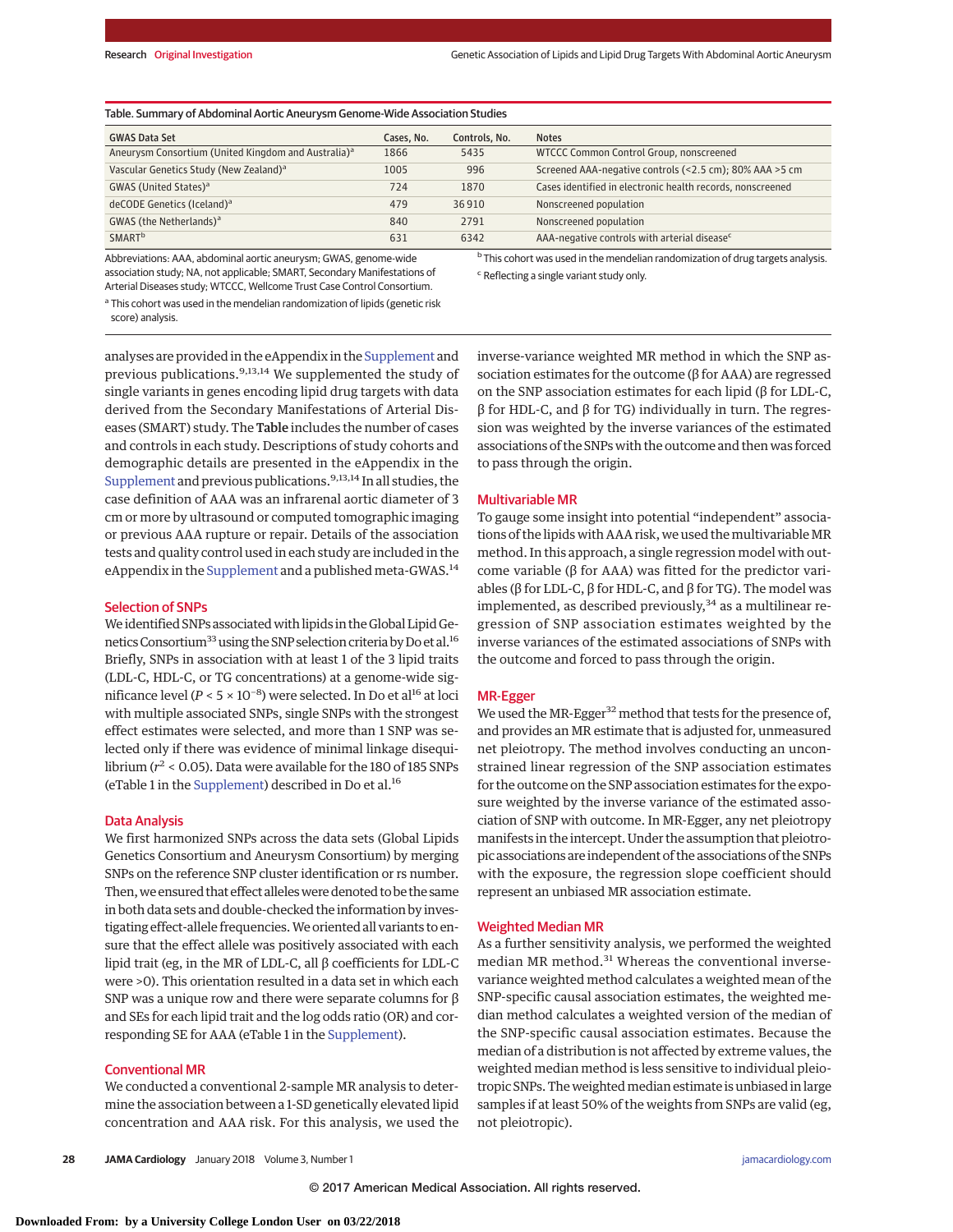| <b>MR Method</b>          | OR of AAA per SD<br><b>Higher Lipid Level</b><br>(95% CI) |             | <b>Favors Higher</b><br>Concentration<br>of Lipid | <b>Favors Lower</b><br>Concentration<br>of Lipid | P Value              |  |  |
|---------------------------|-----------------------------------------------------------|-------------|---------------------------------------------------|--------------------------------------------------|----------------------|--|--|
| LDL-C                     |                                                           |             |                                                   |                                                  |                      |  |  |
| Inverse-variance weighted | $1.66(1.41-1.96)$                                         |             |                                                   |                                                  | $1.1 \times 10^{-9}$ |  |  |
| MR-Egger                  | 1.94 (1.49-2.52)                                          |             |                                                   |                                                  | $8.4 \times 10^{-7}$ |  |  |
| Weighted median           | $1.68(1.33-2.12)$                                         |             |                                                   |                                                  | $1.3 \times 10^{-5}$ |  |  |
| Multivariable             | $1.56(1.34-1.82)$                                         |             |                                                   |                                                  | $1.8 \times 10^{-8}$ |  |  |
| HDL-C                     |                                                           |             |                                                   |                                                  |                      |  |  |
| Inverse-variance weighted | $0.67(0.55-0.82)$                                         |             |                                                   |                                                  | $8.3 \times 10^{-5}$ |  |  |
| MR-Egger                  | $0.56(0.41-0.78)$                                         |             |                                                   |                                                  | $6.0 \times 10^{-4}$ |  |  |
| Weighted median           | $0.74(0.58-0.95)$                                         |             |                                                   |                                                  | .02                  |  |  |
| Multivariable             | $0.73(0.60-0.89)$                                         |             |                                                   |                                                  | $2.0 \times 10^{-3}$ |  |  |
| TG                        |                                                           |             |                                                   |                                                  |                      |  |  |
| Inverse-variance weighted | $1.69(1.38-2.07)$                                         |             |                                                   |                                                  | $5.2 \times 10^{-7}$ |  |  |
| MR-Egger                  | $1.71(1.21-2.40)$                                         |             |                                                   |                                                  | $2.0 \times 10^{-3}$ |  |  |
| Weighted median           | $1.68(1.29-2.19)$                                         |             |                                                   |                                                  | $9.8 \times 10^{-5}$ |  |  |
| Multivariable             | $1.21(0.96-1.51)$                                         |             |                                                   |                                                  | .10                  |  |  |
|                           |                                                           |             |                                                   |                                                  |                      |  |  |
|                           |                                                           | 0.2         |                                                   | 1.0                                              | 3.0                  |  |  |
|                           |                                                           | OR (95% CI) |                                                   |                                                  |                      |  |  |

#### Figure 1. Association of Lipid Genetic Risk Scores With Abdominal Aortic Aneurysm (AAA) Risk

The 4 different mendelian randomization (MR) methods used to determine this association were conventional inverse weighted MR, MR-Egger, weighted median MR, and multivariable MR. LDL-C indicates low-density lipoprotein cholesterol; HDL-C, high-density lipoprotein cholesterol; OR, odds ratio; and TG, triglycerides (TG).

#### SNPs in Drug Target Analysis

To our knowledge, there have been no large-scale randomized trials of lipid-lowering treatments in patients with AAA, and observational studies have often been small and retrospective and yielded heterogeneous results.We examined the association of [rs12916](https://www.ncbi.nlm.nih.gov/snp/12916) in *HMGCR* (a genetic proxy for statins; Entrez Gene [3156\)](https://www.ncbi.nlm.nih.gov/gene/3156), [rs3764261](https://www.ncbi.nlm.nih.gov/snp/3764261) in *CETP* (a proxy for CETP inhibitors; Entrez Gene [1071\)](https://www.ncbi.nlm.nih.gov/gene/1071), as well as [rs2479409](https://www.ncbi.nlm.nih.gov/snp/2479409) and [rs11206510](https://www.ncbi.nlm.nih.gov/snp/11206510) in *PCSK9* (a proxy for PCSK9 inhibitors; Entrez Gene [255738\)](https://www.ncbi.nlm.nih.gov/gene/255738) with AAA to identify the potential utility of pharmacological modification of these drug targets in AAA.

#### Statistical Calculations

The MR analyses for blood lipids were performed using the "MendelianRandomization" command in R, version 3.3.3 (R Foundation for Statistical Computing), $35$  and 2-tailed *P* values were derived from instrumental variable estimators. Given that there was only one outcome under investigation (AAA) and the lipids traits were correlated with one another, we used 2-tailed *P* < .05 to denote evidence against the null hypothesis (ie, *P* < .05 provided evidence in favor of an association between the exposure and outcome).

# **Results**

The numbers of cases and controls for each of the 5 AAA GWASs are shown in the Table. Up to 4914 cases and 48 002 controls were included in our analysis. The complete list of SNPs analyzed in this study, together with information on the association statistics for AAA, and for LDL-C, HDL-C, and TG levels, is included in eTable 1 in the [Supplement.](http://jama.jamanetwork.com/article.aspx?doi=10.1001/jamacardio.2017.4293&utm_campaign=articlePDF%26utm_medium=articlePDFlink%26utm_source=articlePDF%26utm_content=jamacardio.2017.4293)

# Conventional Inverse-Variance Weighted MR: Association of GRS With AAA

Summary statistics for 180 lipid-associated SNPs were available for analysis. As previously reported, $11,14$  the LDL-C-lowering alleles of [rs6511720](https://www.ncbi.nlm.nih.gov/snp/6511720) in *LDLR* (OR per allele, 0.75; 95% CI, 0.67-

0.83; *P* = 5.2 × 10<sup>-12</sup>) and rs646776 in *SORT1* (OR per allele, 0.88; 95% CI, 0.82-0.94; *P* = 3.9 × 10<sup>-8</sup>) were strongly associated with AAA. No other SNP from the 180 lipid-associated SNPswas individually associated with AAA at conventional levels of genome-wide significance (*P* < 5.0 × 10−8). Twenty-five of 180 SNPs (13.8%) were nominally associated with AAA (*P* < .05; eTable 2 in the [Supplement\)](http://jama.jamanetwork.com/article.aspx?doi=10.1001/jamacardio.2017.4293&utm_campaign=articlePDF%26utm_medium=articlePDFlink%26utm_source=articlePDF%26utm_content=jamacardio.2017.4293) with 9 such associations (95% CI, 4-15) being expected by chance alone.

We conducted conventional inverse-variance weighted MR analyses using GRS for LDL-C (75 SNPs), HDL-C (84 SNPs), and TG levels (50 SNPs) to assess the associations with AAA (Figure 1). The LDL-GRS was strongly associated with AAA risk (OR per SD higher level for LDL-C, 1.66; 95% CI, 1.41-1.96; *P* = 1.1 × 10<sup>-9</sup>). A 1-SD higher HDL-C level instrumented through the HDL-C GRS was associated with a reduced AAA risk (OR, 0.67; 95% CI, 0.55-0.82; *P* = 8.3 × 10−5). In addition, the TG-GRS was associated with higher AAA risk (OR per 1-SD higher TG level, 1.69; 95% CI, 1.38-2.07; *P* = 5.2 × 10−7).

# Multivariable MR, MR-Egger, and Weighted Median MR Approaches

It is possible to remove SNPs with pleiotropic associations from the GRS, but this removal diminishes the strength of the instrumental variable<sup>36</sup> and can introduce bias.<sup>37</sup> Therefore, we adopted the multivariable MR method described by Do et al<sup>16</sup> and modified by Burgess and Thompson $34$  to gain insight into the potential independent associations of these lipid GRS with AAA risk. To account for any net unbalanced pleiotropy, we used the MR-Egger method. To reduce the influence of outlying (possibly pleiotropic) variants on the analysis, we used the weighted median MR method. None of these sensitivity MR analyses resulted in a material change to either the magnitude or significance of the estimates (Figure 1). The point estimates for concentrations of LDL-C and HDL-C remained largely unaltered, whereas for TG the point estimate diminished for the multivariable MR method; however, on the MR-Egger and weighted median MR methods, TG level remained convincingly associated with AAA.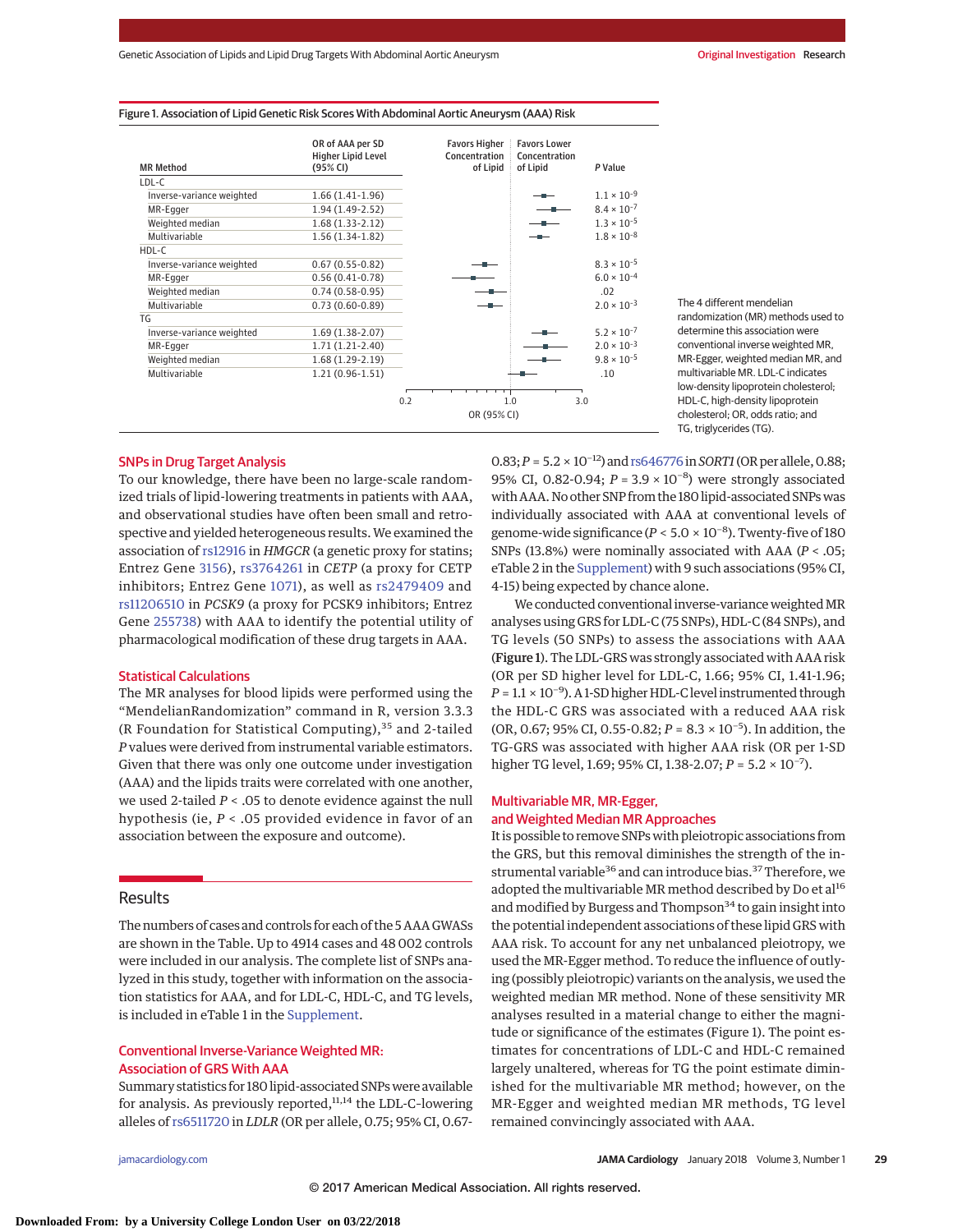#### Figure 2. Association of Single-Nucleotide Polymorphisms (SNPs) in Genes Encoding Drug Targets With Abdominal Aortic Aneurysm (AAA) Risk



SNPs were proxies for lipid drug targets. Analysis of CETP gene included additional cases and controls from the Secondary Manifestations of Arterial Diseases (SMART) study. LDL-C indicates low-density lipoprotein cholesterol; HDL-C, high-density lipoprotein cholesterol; and OR, odds ratio.

#### Association of SNPs With Lipid Drug Targets

We selected [rs12916](https://www.ncbi.nlm.nih.gov/snp/12916) in *HMGCR*, [rs3764261](https://www.ncbi.nlm.nih.gov/snp/3764261) in *CETP*, as well as rs2479409 and rs11206510 in PCSK9 as there are licensed drugs that target pathways associated with these genes.

The LDL-C–lowering allele of [rs12916](https://www.ncbi.nlm.nih.gov/snp/12916) (to proxy statin use) was associated with a lower AAA risk in meta-analysis (OR per LDL-C–lowering allele, 0.93; 95% CI, 0.89-0.98; *P* = .009) (Figure 2).

The PCSK9 inhibitors are a novel class of drugs used to target LDL-C. To date, in CHD, genetic and clinical studies have had concordant results.<sup>33,38</sup> We examined 2 independent SNPs in *PCSK9* [\(rs2479409](https://www.ncbi.nlm.nih.gov/snp/2479409) and [rs11206510;](https://www.ncbi.nlm.nih.gov/snp/11206510) linkage disequilibrium  $r^2$  = 0.07) that were used as proxies for PCSK9 inhibition in a large-scale MR analysis<sup>39</sup> and have strong, independent associations with both LDL-C levels and CHD. The LDL-C–lowering allele of [rs2479409](https://www.ncbi.nlm.nih.gov/snp/2479409) was not associated with AAA risk (OR, 0.97; 95% CI, 0.92-1.02; *P* = .28). The LDL-C–lowering allele of [rs11206510](https://www.ncbi.nlm.nih.gov/snp/11206510) in *PCSK9* was weakly associated with AAA risk (OR, 0.94; 95% CI, 0.88-1.00;*P* = .04) (Figure 2).

We used [rs3764261](https://www.ncbi.nlm.nih.gov/snp/3764261) as a proxy for CETP inhibition. Although the allele increases HDL-C levels, it is also associated with lower circulating concentrations of TG and LDL-C; thus, [rs3764261](https://www.ncbi.nlm.nih.gov/snp/3764261) cannot be considered as an instrument for HDL-C in isolation but can be used to gauge insight into the potential associations with CETP inhibition.<sup>30</sup> This HDLraising *CETP* SNP was associated with lower AAA risk (OR per HDL-C–raising allele, 0.89; 95% CI, 0.85-0.94; *P* = 3.7 × 10−7).

### **Discussion**

Understanding the relevance of lipid fractions in the development of AAA has important implications from both etiological and translational standpoints. In this study, we used MR to provide robust evidence that the major lipid fractions— LDL-C, HDL-C, and TG—are likely to play important roles in the etiology of AAA. A similar genetic approach has been used previously,<sup>27</sup> but this present study has expanded on this technique by including many more individuals and more SNPs and by using more recent developments in MR, which collectively increase statistical power and strengthen the validity of the association estimates reported here.

Disentangling the roles of correlated biomarkers in disease etiology continues to be an analytical challenge; to this end, we used recently developed techniques for the multivariable MR method.16 Interestingly, there appear to be independent associations between genetically instrumented levels of LDL-C, HDL-C, and TG and AAA risk. This finding is in contrast to findings in studies of CHD in which a similar approach found weaker associations between HDL-C genetic variants and CHD (after shared pathways with LDL-C and TG and pleiotropy had been taken into account<sup>16,18,19,36</sup>) or aortic stenosis in which only LDL-C appeared to play a causal role.<sup>40</sup> This finding highlights the complexity of lipid pathways across the diverse biology of CVD and suggests that results from studies focused solely on CHD (which can be defined variably) cannot always be extrapolated to other vascular diseases such as AAA.

Although it has been possible to investigate for pleiotropic associations of genetic variants used collectively in the lipid GRS employed in the MR analyses we conducted, it is not so straightforward as to disentangle the phenotypic overlap whereby many patients with AAA also harbor atherosclerotic disease in other vascular beds. Therefore, it is tempting to suggest a causal role for lipids specifically in AAA pathogenesis, but these genetic analyses do not provide definitive evidence. The data do suggest, however, that the burden of genetically influenced dyslipidemia in patients with AAA is considerable, and by extrapolation, theseMR analyses lend support to the lipids playing an important role in AAA etiology and thus targeting lipids through pharmacological modification in patients with small AAAs may well be justified. This point is particularly pertinent given the recent reports of low prevalence of control of LDL-C concentrations in patients with AAA in both the United States and the United Kingdom.25,26 In addition, this group of patients should be considered in trials evaluating novel treatments of lipid-lowering medications, such as CETP or PCSK9 inhibitors.

The use of genetic data to inform drug trials and/or drug repurposing represents an important translational facet of data derived by large genome-wide consortia.<sup>41,42</sup> In addition to the GRS for LDL-C, HDL-C, and TG, we looked at 4 loci that serve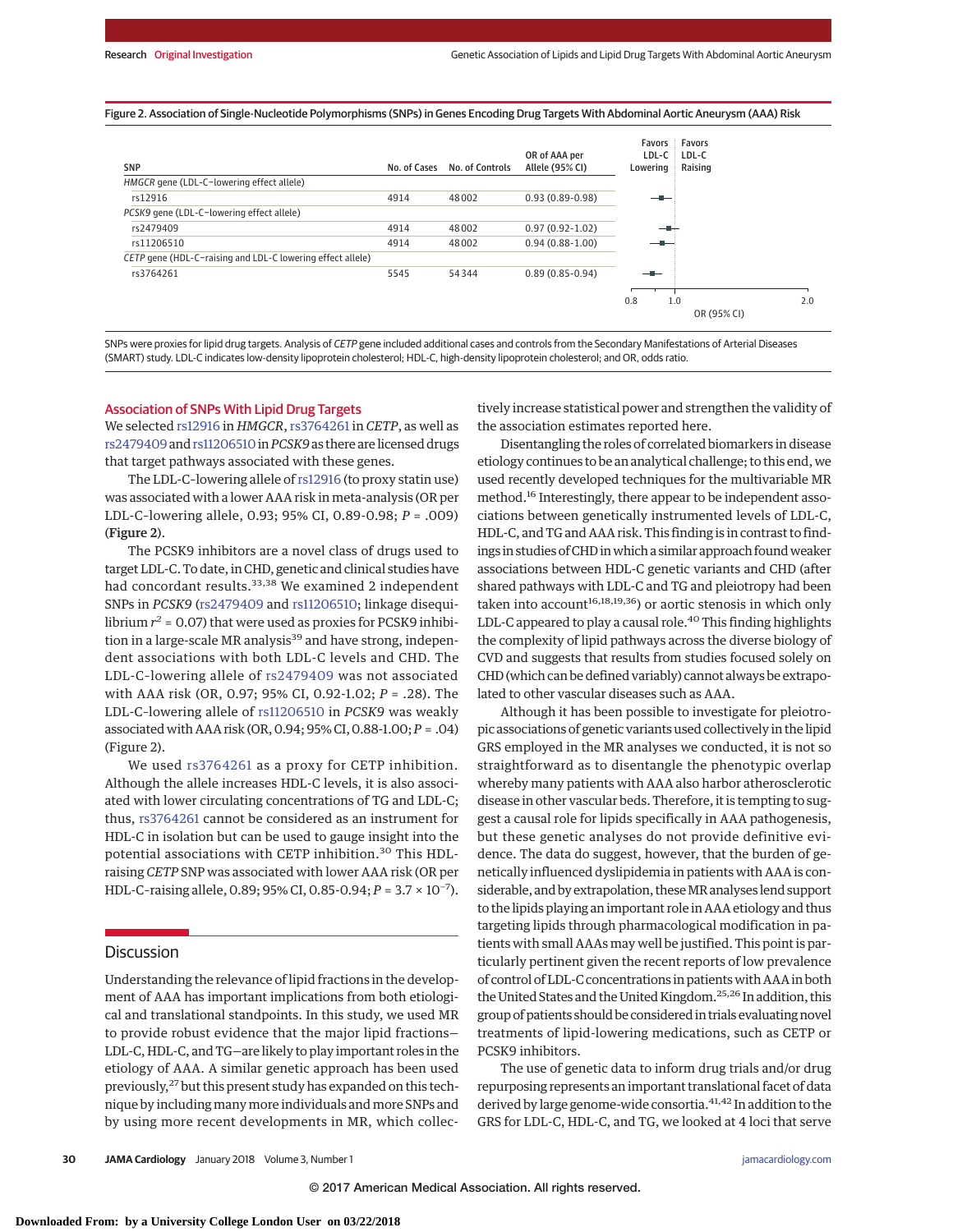as proxies for cardiovascular drug targets that have not been subjected to clinical trials in patients with AAA. Both the LDL-C GRS and a genetic proxy for statin therapy (SNPs in *HMGCR*) were associated with AAA. Previous investigations on the associations of concentrations of LDL-C with AAA have used cross-sectional data setswith varying findings, and results have been hampered by concurrent LDL-C-lowering therapies.<sup>43</sup> Indeed, there has been a suggestion that statin use may increase AAA risk.44 The collective results from this study suggest that LDL-C plays an important role in the etiology of AAA, which may explain the excess burden of CVD in patients with AAA.<sup>24</sup> These data also support a view that patients found by screening to have AAA should be prescribed statins to reduce their CVD risk, although whether this will affect the progression of AAA cannot be answered in this study.

A recent phase 3 clinical trial showed that PCSK9 inhibitors have beneficial effects on CVD outcomes.<sup>38</sup> Although the association we found between *PCSK9* variants and AAA was weak, if PSCK9 inhibitors do prove to be a safe and costeffective means of lowering LDL-C levels, then consideration should be given to evaluating these drugs in patients with AAA.

As noted, a genetically instrumented higher HDL-C level was identified to be associated with a reduction in AAA risk. Variants in *CETP* have a range of results similar to pharmacological inhibition of  $CETP<sub>1</sub><sup>30</sup>$  including lowering of LDL-C and raising of HDL-C levels. A trial of CETP inhibition showed modest benefit in patients following myocardial infarction, <sup>45</sup> and there are data to support its beneficial effects on vascular remodeling<sup>46</sup> that could have relevance in AAA management. Evaluation of CETP inhibition in patients with AAA may therefore be warranted. Although we cannot specifically determine whether the association between *CETP* polymorphisms and AAA is via HDL-C, LDL-C, or TG (or indeed all, as suggested by our GRS of lipid traits), we believe our results suggest that CETP inhibition could play a role in the management of AAA.

The findings regarding TG variants also have potential clinical implications for the development of novel treatments aimed at TG levels. They suggest that patients with AAA may benefit from lowering TG levels. As novel therapies such as APOC3 inhibitors progress from phase 2 studies to larger-scale phase 3 studies of CVD prevention, then patients with AAA could be an important CVD subphenotype in whom treatment should be evaluated.

Our study used MR, a genetic approach that has important assumptions. The SNPs used in the genetic instruments for each lipid trait were identified from recent GWASs that placed stringent thresholds on SNP discovery. As such, the genetic instruments are very unlikely to suffer from weak instrument bias; in any case, because the MR analyses used nonoverlapping data sets, such bias would tend to dilute the estimates derived from MR analyses.<sup>47</sup> In addition, we made the assumption that the genetic instruments are not influenced by confounding and that they only associate with AAA through the exposure of interest (ie, the genetic instruments are not affected by unbalanced horizontal pleiotropy, as pictorially illustrated in Figure 1 of White et al<sup>18</sup> and expanded in Holmes et al<sup>37</sup>). These assumptions cannot be tested with complete certainty. However, causal estimates obtained from a range of sensitivity analyses, each making different and weaker assumptions, all gave similar results. Nonetheless, residual pleiotropy could still influence our findings.

#### Limitations

The limitations of this study should be considered. First, we did not have data sets to evaluate AAA progression. Second, owing to limited availability of covariate data, we were unable to examine the influence of concurrent lipid-lowering therapy on the estimates derived from the GRS for blood lipid traits and AAA risk. Third, our analyses used summary-level data as described elsewhere.<sup>16,48</sup> Use of summary-level data can hamper more refined analyses (eg, subgroup analyses by sex or age), but one of its main strengths is it facilitates 2-sample MR analyses of the type reported here. This greatly strengthens the power of the study, which enables the conduct of sensitivity analyses (such as MR-Egger and weighted median MR methods) and the investigation of certain instrumental variable assumptions such as the absence of genetic pleiotropy. Finally, although we attempted to control for pleiotropy in the analyses, we believe pleiotropy still represents a major challenge to deciphering the roles of specific lipid-based pathways.

# **Conclusions**

Using contemporary MR approaches, we found data that lend support to the hypothesis that major lipid fractions are involved in the etiology of AAA. Consideration should be given to measures aimed at targeting lipids to reduce risk of AAA, using established and emerging therapies.

#### ARTICLE INFORMATION

**Accepted for Publication:** September 26, 2017. **Published Online:** November 29, 2017. doi[:10.1001/jamacardio.2017.4293](http://jama.jamanetwork.com/article.aspx?doi=10.1001/jamacardio.2017.4293&utm_campaign=articlePDF%26utm_medium=articlePDFlink%26utm_source=articlePDF%26utm_content=jamacardio.2017.4293)

**Correction:** This article was corrected on January 17, 2018, to fix an error in the Results section of the Abstract and text regarding a 95% CI and an error in Figure 1 regarding a P value and to add the Open Access paragraph to the acknowledgments section.

**Open Access:** This is an open access article distributed under the terms of the [CC-BY License.](http://jamanetwork.com/journals/jamacardiology/pages/instructions-for-authors#SecOpenAccess/?utm_campaign=articlePDF%26utm_medium=articlePDFlink%26utm_source=articlePDF%26utm_content=jamacardio.2017.4293) © 2017 Harrison SC et al.JAMA Cardiology.

**Author Affiliations:** Cambridge Vascular Unit, Addenbrookes Hospital, Cambridge, England (Harrison); Cardiovascular Epidemiology Unit, University of Cambridge, Cambridge, England (Harrison, Burgess); Clinical Trial Service Unit and Epidemiological Studies Unit, Nuffield Department of Population Health, University of Oxford, Oxford, England (Holmes); Medical Research Council Population Health Research Unit, Nuffield Department of Population Health, University of Oxford, Oxford, England (Holmes); National Institute for Health Research, Oxford Biomedical Research Centre, Oxford University Hospital, Oxford, England (Holmes); Medical Research

Council Biostatistics Unit, University of Cambridge, Cambridge, England (Burgess); Department of Cardiology, Division of Heart and Lungs, University Medical Center Utrecht, Utrecht, the Netherlands (Asselbergs); Department of Epidemiology, Julius Center for Health Sciences and Primary Care, University Medical Center Utrecht, Utrecht, the Netherlands (Asselbergs, de Bakker, van der Graaf); Department of Medical Genetics, Centre for Molecular Medicine, University Medical Center Utrecht, Utrecht, the Netherlands (Asselbergs, Baas, de Bakker); Farr Institute of Health Informatics Research and Institute of Health Informatics, University College London, London,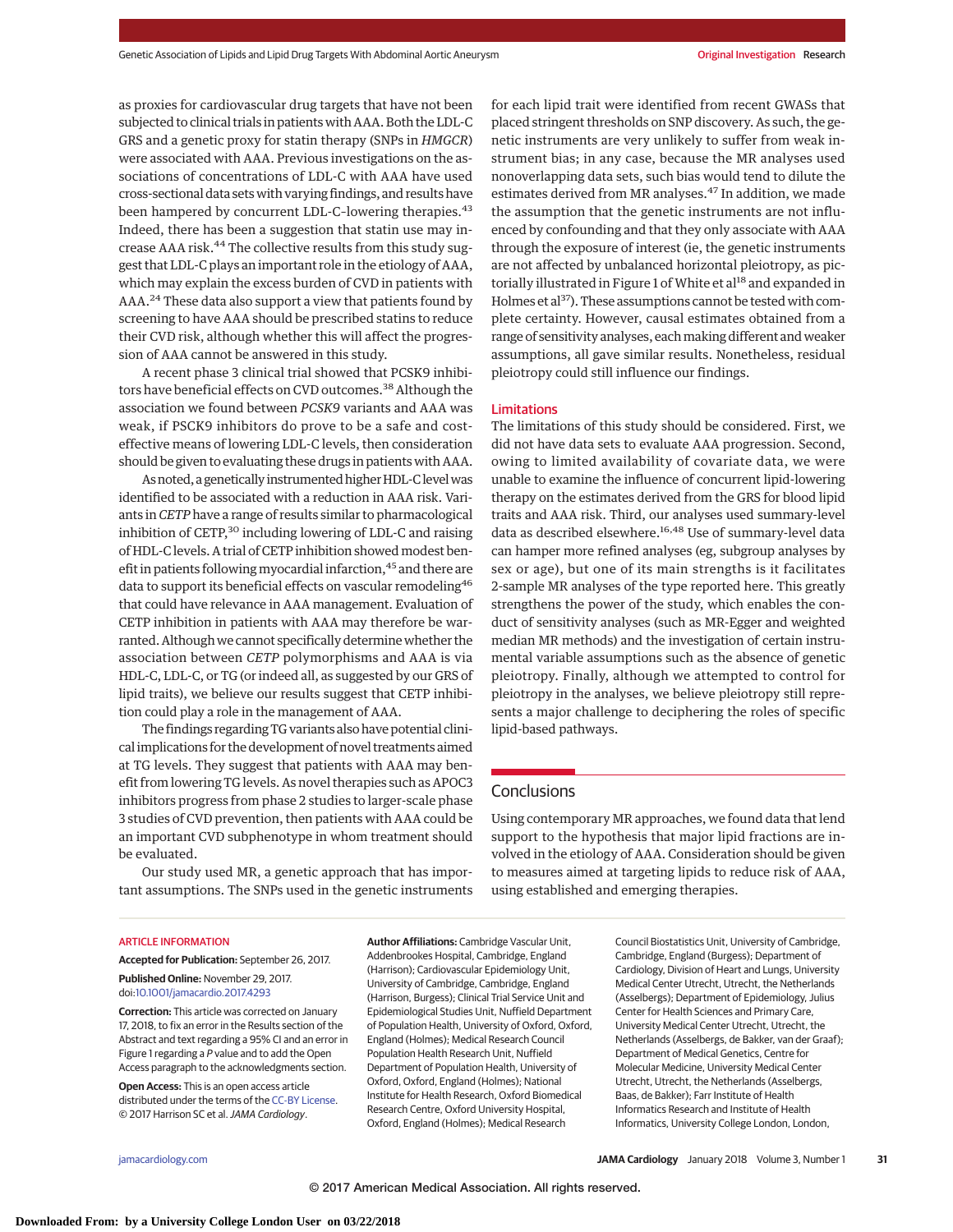England (Asselbergs); Department of Surgery, University of Otago, Dunedin, New Zealand (Jones, van Rij); Brain Center Rudolf Magnus, Department of Neurology and Neurosurgery, University Medical Center Utrecht, Utrecht, the Netherlands (van 't Hof); Department of Surgery, VU University Medical Center, Amsterdam, the Netherlands (Blankensteijn); Vascular Surgery Research Group, Imperial College Charing Cross Hospital, London, England (Powell); National Institute for Health Research Leicester Cardiovascular Biomedical Research Unit and Department of Cardiovascular Sciences, University of Leicester, Leicester, England (Saratzis, Sayers, Samani, Bown); Vascular Surgery, University Medical Center Utrecht, Utrecht, the Netherlands (de Borst); Institute of Cardiovascular Science, University College London, London, England (Swerdlow); Department of Medicine, Imperial College London, Hammersmith Hospital, London, England (Swerdlow); Sigfried and Janet Weis Center for Research, Geisinger Health System, Danville, Pennsylvania (Carey, Tromp, Kuivaniemi); Department of Vascular and Endovascular Surgery, Geisinger Health System, Danville, Pennsylvania (Elmore); Division of Molecular Biology and Human Genetics, Department of Biomedical Sciences, Faculty of Medicine and Health Sciences, Stellenbosch University, Tygerberg, South Africa (Tromp, Kuivaniemi); Department of Cardiovascular Genetics, Institute of Cardiovascular Science, University College London, London, England (Humphries).

**Author Contributions:** Drs Harrison and Holmes contributed to the work equally. Dr Harrison had full access to all of the data in the study and takes responsibility for the integrity of the data and the accuracy of the data analysis.

Study concept and design: Harrison, Holmes, Swerdlow, van der Graaf, Carey, Sayers, Humphries. Acquisition, analysis, or interpretation of data: Harrison, Holmes, Burgess, Asselbergs, Jones, Baas, van 't Hof, de Bakker, Blankensteijn, Powell, Saratzis, de Borst, van Rij, Carey, Elmore, Tromp, Kuivaniemi, Samani, Bown, Humphries. Drafting of the manuscript: Harrison, Holmes. Critical revision of the manuscript for important intellectual content: Holmes, Burgess, Asselbergs, Jones, Baas, van 't Hof, de Bakker, Blankensteijn, Powell, Saratzis, de Borst, Swerdlow, van der Graaf, van Rij, Carey, Elmore, Tromp, Kuivaniemi, Sayers, Samani, Bown, Humphries.

Statistical analysis: Harrison, Holmes, Burgess, van 't Hof.

Obtained funding: Jones, Samani, Humphries. Administrative, technical, or material support: Harrison, Jones, Blankensteijn, Saratzis, van Rij, Carey, Elmore, Tromp, Kuivaniemi. Study supervision: Holmes, Asselbergs, de Bakker, de Borst, Carey, Sayers, Humphries.

**Conflict of Interest Disclosures:** All authors have completed and submitted the ICMJE Form for Disclosure of Potential Conflicts of Interest. Dr de Bakker reported being a full-time employee at Vertex Pharmaceuticals. Dr Humphries reported receiving grants from the British Heart Foundation during the conduct of the study and being the medical director of StoreGene, which offers genetic testing for risk of cardiovascular disease. Dr Kuivaniemi reported receiving grants from the National Institutes of Health during the conduct of the study. Dr Powell reported receiving grants from the British Heart Foundation and from the Medical Research Council during the conduct of the study.

Dr Swerdlow reported receiving personal fees from Pfizer and from GSK outside of the submitted work. No other disclosures were reported.

**Funding/Support:** The Welcome Trust Case Control Consortium project was funded by awards 076113 and 085475 from the Wellcome Trust. The New Zealand project was funded by grant 08–75 and 14–155 from the Health Research Council of New Zealand. The Geisinger sample collection was funded in part by the Pennsylvania Commonwealth Universal Research Enhancement program, the Geisinger Clinical Research Fund, the American Heart Association, and the Ben Franklin Technology Development Fund of Pennsylvania. Dr Asselbergs was funded by a Junior Staff Member 2014T001 Dekker scholarship from the Netherlands Heart Foundation and University College London Hospitals National Institute for Health Research Biomedical Research Centre. Dr Humphries was funded by grant PG08/008 from the British Heart Foundation and by the National Institute for Health Research at the University College London Hospitals Biomedical Research Centre. Dr Harrison was funded by a clinical training fellowship FS/11/16/ 28696 from the British Heart Foundation. Dr Holmes was funded by the National Institute for Health Research Oxford Biomedical Research Centre.

**Role of the Funder/Sponsor:** The funding sources had no role in the design and conduct of the study; collection, management, analysis, and interpretation of the data; preparation, review, or approval of the manuscript; and decision to submit the manuscript for publication.

#### **REFERENCES**

**1**. McPhee JT, Hill JS, Eslami MH. The impact of gender on presentation, therapy, and mortality of abdominal aortic aneurysm in the United States, 2001-2004.J Vasc Surg. 2007;45(5):891-899.

**2**. Ashton HA, Buxton MJ, Day NE, et al; Multicentre Aneurysm Screening Study Group. The Multicentre Aneurysm Screening Study (MASS) into the effect of abdominal aortic aneurysm screening on mortality in men: a randomised controlled trial. Lancet[. 2002;360\(9345\):1531-1539.](https://www.ncbi.nlm.nih.gov/pubmed/12443589)

**3**. LeFevre ML; U.S. Preventive Services Task Force. Screening for abdominal aortic aneurysm: U.S. Preventive Services Task Force recommendation statement. Ann Intern Med[. 2014;161\(4\):281-290.](https://www.ncbi.nlm.nih.gov/pubmed/24957320)

**4**. National Health Service. Abdominal aortic aneurysm screening. [http://www.nhs.uk/conditions](http://www.nhs.uk/conditions/abdominal-aortic-aneurysm-screening/Pages/Introduction.aspx) [/abdominal-aortic-aneurysm-screening/Pages](http://www.nhs.uk/conditions/abdominal-aortic-aneurysm-screening/Pages/Introduction.aspx) [/Introduction.aspx.](http://www.nhs.uk/conditions/abdominal-aortic-aneurysm-screening/Pages/Introduction.aspx) Published July 24, 2017. Accessed October 24, 2017.

**5**. Rapsomaniki E, Timmis A, George J, et al. Blood pressure and incidence of twelve cardiovascular diseases: lifetime risks, healthy life-years lost, and age-specific associations in 1·25 million people. Lancet[. 2014;383\(9932\):1899-1911.](https://www.ncbi.nlm.nih.gov/pubmed/24881994)

**6**. Shah AD, Langenberg C, Rapsomaniki E, et al. Type 2 diabetes and incidence of cardiovascular diseases: a cohort study in 1·9 million people. [Lancet Diabetes Endocrinol](https://www.ncbi.nlm.nih.gov/pubmed/25466521). 2015;3(2):105-113.

**7**. Pujades-Rodriguez M, George J, Shah AD, et al. Heterogeneous associations between smoking and a wide range of initial presentations of cardiovascular disease in 1 937 360 people in England: lifetime risks and implications for risk prediction. Int J Epidemiol[. 2015;44\(1\):129-141.](https://www.ncbi.nlm.nih.gov/pubmed/25416721)

**8**. Helgadottir A, Thorleifsson G, Magnusson KP, et al. The same sequence variant on 9p21 associates with myocardial infarction, abdominal aortic aneurysm and intracranial aneurysm. [Nat Genet](https://www.ncbi.nlm.nih.gov/pubmed/18176561). [2008;40\(2\):217-224.](https://www.ncbi.nlm.nih.gov/pubmed/18176561)

**9**. Gretarsdottir S, Baas AF, Thorleifsson G, et al. Genome-wide association study identifies a sequence variant within the DAB2IP gene conferring susceptibility to abdominal aortic aneurysm. Nat Genet[. 2010;42\(8\):692-697.](https://www.ncbi.nlm.nih.gov/pubmed/20622881)

**10**. Bradley DT, Hughes AE, Badger SA, et al. A variant in LDLR is associated with abdominal aortic aneurysm. [Circ Cardiovasc Genet](https://www.ncbi.nlm.nih.gov/pubmed/24046328). 2013;6(5): [498-504.](https://www.ncbi.nlm.nih.gov/pubmed/24046328)

**11**. Jones GT, Bown MJ, Gretarsdottir S, et al. A sequence variant associated with sortilin-1 (SORT1) on 1p13.3 is independently associated with abdominal aortic aneurysm. [Hum Mol Genet](https://www.ncbi.nlm.nih.gov/pubmed/23535823). [2013;22\(14\):2941-2947.](https://www.ncbi.nlm.nih.gov/pubmed/23535823)

**12**. Harrison SC, Smith AJ, Jones GT, et al; Aneurysm Consortium. Interleukin-6 receptor pathways in abdominal aortic aneurysm. [Eur Heart](https://www.ncbi.nlm.nih.gov/pubmed/23111417) J[. 2013;34\(48\):3707-3716.](https://www.ncbi.nlm.nih.gov/pubmed/23111417)

**13**. Bown MJ, Jones GT, Harrison SC, et al; CARDIoGRAM Consortium; Global BPgen Consortium; DIAGRAM Consortium; VRCNZ Consortium. Abdominal aortic aneurysm is associated with a variant in low-density lipoprotein receptor-related protein 1. [Am J Hum Genet](https://www.ncbi.nlm.nih.gov/pubmed/22055160). 2011; [89\(5\):619-627.](https://www.ncbi.nlm.nih.gov/pubmed/22055160)

**14**. Jones GT, Tromp G, Kuivaniemi H, et al. Meta-analysis of genome-wide association studies for abdominal aortic aneurysm identifies four new disease-specific risk loci. Circ Res[. 2017;120\(2\):341-](https://www.ncbi.nlm.nih.gov/pubmed/27899403) [353.](https://www.ncbi.nlm.nih.gov/pubmed/27899403)

**15**. Collins R, Armitage J, Parish S, Sleight P, Peto R; Heart Protection Study Collaborative Group. Effects of cholesterol-lowering with simvastatin on stroke and other major vascular events in 20 536 people with cerebrovascular disease or other high-risk conditions. Lancet[. 2004;363\(9411\):757-767.](https://www.ncbi.nlm.nih.gov/pubmed/15016485)

**16**. Do R, Willer CJ, Schmidt EM, et al. Common variants associated with plasma triglycerides and risk for coronary artery disease. [Nat Genet](https://www.ncbi.nlm.nih.gov/pubmed/24097064). 2013;45 [\(11\):1345-1352.](https://www.ncbi.nlm.nih.gov/pubmed/24097064)

**17**. Sarwar N, Sandhu MS, Ricketts SL, et al; Triglyceride Coronary Disease Genetics Consortium and Emerging Risk Factors Collaboration. Triglyceride-mediated pathways and coronary disease: collaborative analysis of 101 studies [published correction appears in Lancet. 2010;376(9735):90]. Lancet[. 2010;375\(9726\):](https://www.ncbi.nlm.nih.gov/pubmed/20452521) [1634-1639.](https://www.ncbi.nlm.nih.gov/pubmed/20452521)

**18**. White J, Swerdlow DI, Preiss D, et al. Association of lipid fractions with risks for coronary artery disease and diabetes. [JAMA Cardiol](https://www.ncbi.nlm.nih.gov/pubmed/27487401). 2016;1 [\(6\):692-699.](https://www.ncbi.nlm.nih.gov/pubmed/27487401)

**19**. Voight BF, Peloso GM, Orho-Melander M, et al. Plasma HDL cholesterol and risk of myocardial infarction: a mendelian randomisation study. [Lancet](https://www.ncbi.nlm.nih.gov/pubmed/22607825). [2012;380\(9841\):572-580.](https://www.ncbi.nlm.nih.gov/pubmed/22607825)

**20**. Barter PJ, Caulfield M, Eriksson M, et al; ILLUMINATE Investigators. Effects of torcetrapib in patients at high risk for coronary events. [N Engl J Med](https://www.ncbi.nlm.nih.gov/pubmed/17984165). [2007;357\(21\):2109-2122.](https://www.ncbi.nlm.nih.gov/pubmed/17984165)

**21**. Schwartz GG, Olsson AG, Abt M, et al; dal-OUTCOMES Investigators. Effects of dalcetrapib in patients with a recent acute coronary syndrome. N Engl J Med[. 2012;367\(22\):2089-2099.](https://www.ncbi.nlm.nih.gov/pubmed/23126252)